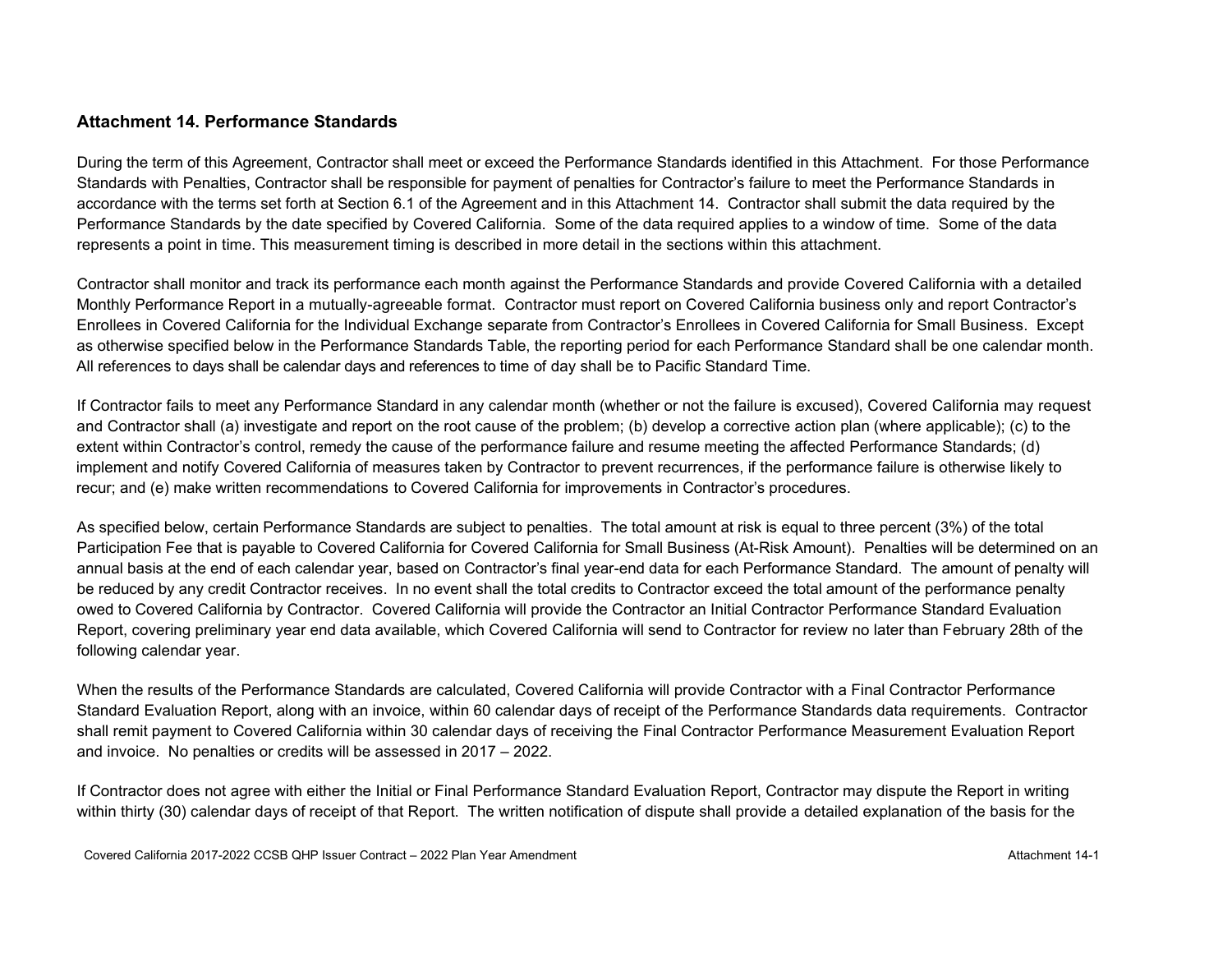dispute. Covered California shall review and provide a written response to Contractor's dispute within thirty (30) calendar days of receipt of Contractor's notification of dispute. If the Contractor still disputes the findings of Covered California, Contractor may pursue additional remedies in accordance with Section 12.1 of the Agreement.

Contractor shall not be responsible for any failure to meet a Performance Standard if and to the extent that the failure is excused pursuant to Section 12.7 of the Agreement (Force Majeure), or the parties agree that the lack of compliance is due to Covered California's failure to properly or timely perform (or cause to be properly or timely performed) any responsibility, duty, or other obligation under this Agreement, provided that Contractor timely notifies Covered California of the problem and uses commercially reasonable efforts to perform and meet the Performance Standards notwithstanding Covered California's failure to perform or delay in performing.

If Contractor wishes to avail itself of one of these exceptions, Contractor must notify Covered California in its response to the performance report identifying the failure to meet such Performance Standard. This response must include: (a) the identity of the Performance Standard that is subject to the exception, and (b) the circumstances that gave rise to the exception in sufficient detail to permit Covered California to evaluate whether Contractor's claim of exception is valid. Notwithstanding anything to the contrary herein, in no event shall any failure to meet a Customer Satisfaction Performance Standard fall within an exception.

The Parties may adjust, suspend, or add Performance Standards from time to time, upon written agreement of the parties, without an amendment to this contract.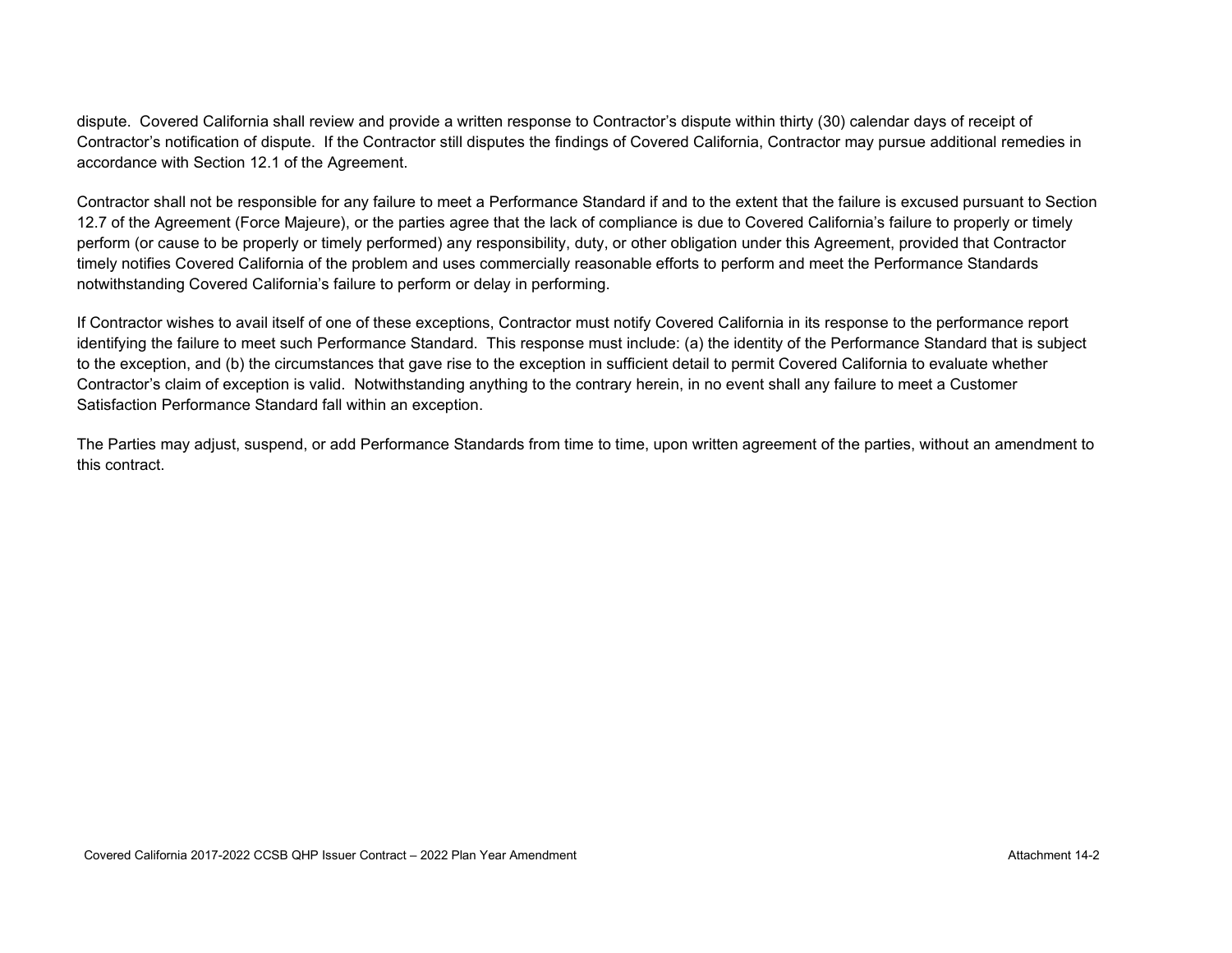|       | <b>Performance Standards and Expectations</b>                                                           |                                                                                                                                                                                             |                                                                                       |                                   |  |  |  |  |
|-------|---------------------------------------------------------------------------------------------------------|---------------------------------------------------------------------------------------------------------------------------------------------------------------------------------------------|---------------------------------------------------------------------------------------|-----------------------------------|--|--|--|--|
|       | No penalties or credits will be assessed in 2017 - 2022.                                                |                                                                                                                                                                                             |                                                                                       |                                   |  |  |  |  |
|       | <b>Performance Standard</b>                                                                             | <b>Performance Requirements</b>                                                                                                                                                             | <b>Contractor Must</b><br><b>Submit Data by the</b><br>10th of the<br>following month | <b>Measurement Period</b>         |  |  |  |  |
| 1.1   | Abandonment Rate (%)                                                                                    | Expectation: No more than 3% of<br>incoming calls abandoned in a calendar<br>month.<br>Divide number of abandoned calls by the<br>number of calls offered to a phone<br>representative.     | $\mathsf{X}$                                                                          | January 1, 2022-December 31, 2022 |  |  |  |  |
| $1.2$ | <b>Service Level</b>                                                                                    | Expectation: 80% of calls answered in 30<br>seconds or less.                                                                                                                                | $\mathsf{X}$                                                                          | January 1, 2022-December 31, 2022 |  |  |  |  |
| 1.3   | <b>Grievance Resolution</b>                                                                             | Expectation: 95% of Covered California<br>enrollee grievances resolved within 30<br>days of initial receipt.                                                                                | $\mathsf{X}$                                                                          | January 1, 2022-December 31, 2022 |  |  |  |  |
| 1.4   | <b>Covered California member</b><br><b>Email or Written Inquiries</b><br><b>Answered and Completed.</b> | Expectation: 90% of Covered California<br>member email or written inquiries<br>answered and completed within 15<br>business days of the inquiry. Does not<br>include appeals or grievances. | $\mathsf{X}$                                                                          | January 1, 2022-December 31, 2022 |  |  |  |  |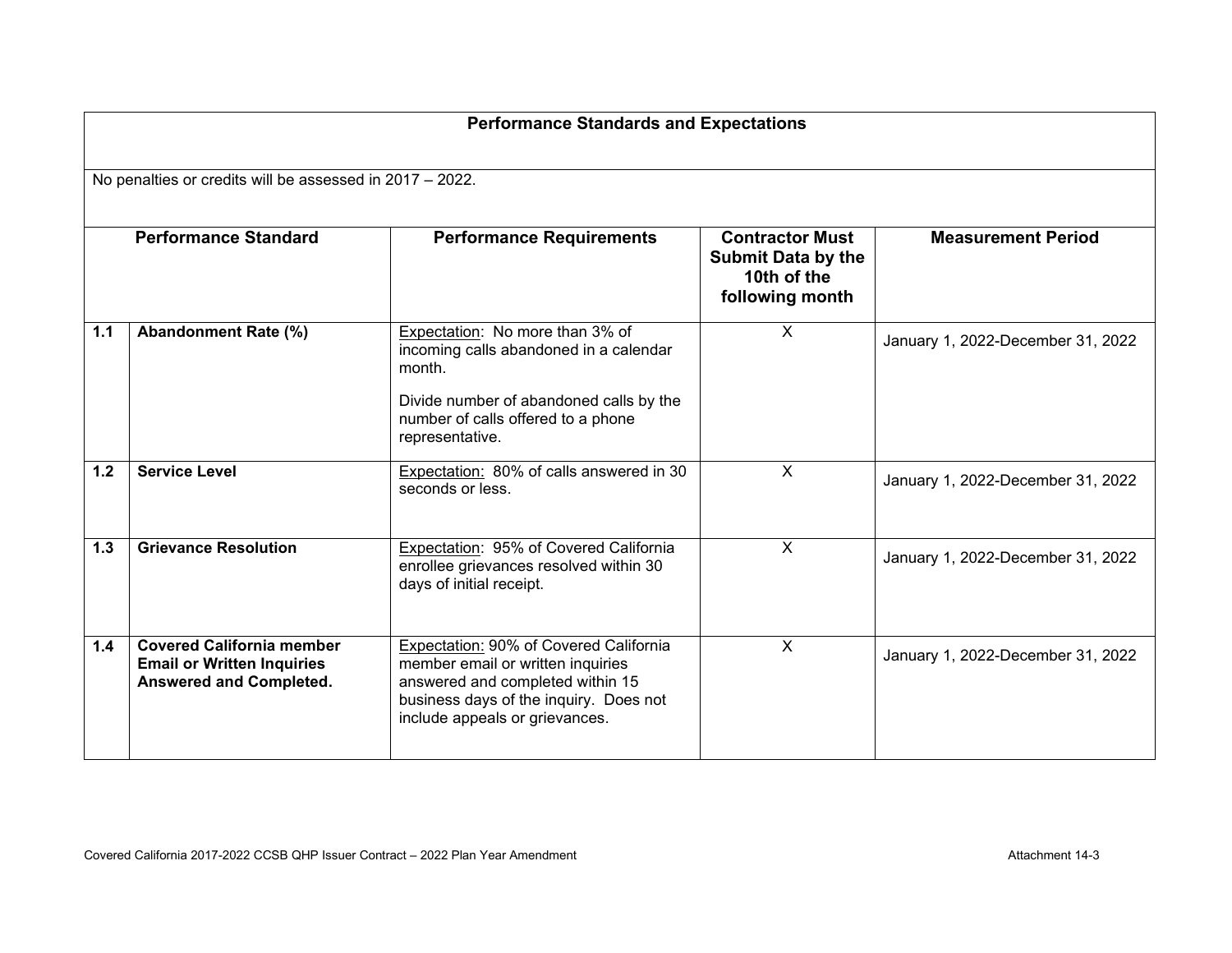| <b>Performance Standards and Expectations</b> |                                                                                                                                                 |                                                                                                                                                                                                                                                                                                                                                                                                               |                                                                                       |                                   |  |  |
|-----------------------------------------------|-------------------------------------------------------------------------------------------------------------------------------------------------|---------------------------------------------------------------------------------------------------------------------------------------------------------------------------------------------------------------------------------------------------------------------------------------------------------------------------------------------------------------------------------------------------------------|---------------------------------------------------------------------------------------|-----------------------------------|--|--|
| <b>Performance Standard</b>                   |                                                                                                                                                 | <b>Performance Requirements</b>                                                                                                                                                                                                                                                                                                                                                                               | <b>Contractor Must</b><br><b>Submit Data by the</b><br>10th of the<br>following month | <b>Measurement Period</b>         |  |  |
| 1.5                                           | <b>ID Card Processing Time</b>                                                                                                                  | For Small Business:<br>Expectation: 99% of ID cards issued<br>within 10 business days of receipt of<br>complete and accurate enrollment<br>information for a specific consumer(s).                                                                                                                                                                                                                            | X                                                                                     | January 1, 2022-December 31, 2022 |  |  |
| 1.6                                           | <b>Provider Directory Data</b><br><b>Submission</b><br>1.6 Provider Directory Data<br><b>Submission requirement will</b><br>be waived for 2022. | <b>Expectation: Full and regular submission</b><br>of provider data according to the<br>standards outlined in the Performance<br>Standard contract specific to contract<br>Section 3.4.4. Submissions occur every<br>month pursuant to the submission<br>schedule (Extranet, Plan Home,<br>Resources, Provider Directory Resources,<br>Covered California Provider Data<br>Submission Schedule_Current Year). |                                                                                       | January 1, 2022-December 31, 2022 |  |  |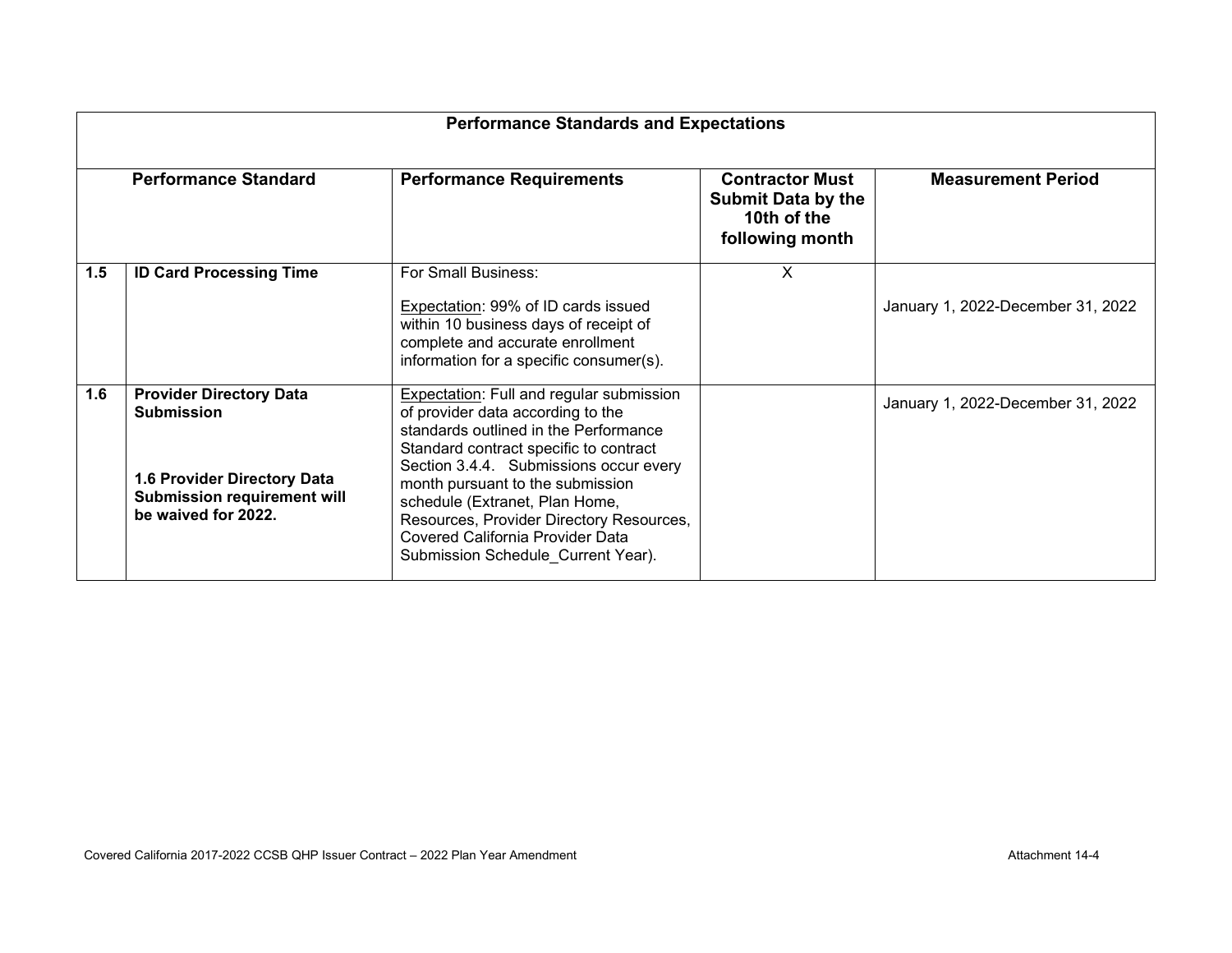### **Performance Standards with Penalties**

### **Health Evidence Initiative (HEI) Data**

Definitions for Performance Standard 2.1

Incomplete: A file or part of a file is missing, or critical data elements are not provided.

Irregular: Unexpected file or data element formatting, or record volumes or data element counts / sums deviate significantly from historical submission patterns for the data supplier.

Late: Data is submitted on a date later than the supplier's agreed-upon submission date (i.e., between the 5th and 15th of the month) plus five business days.

Non-Usable: HEI Vendor cannot successfully include submitted data in its database build, or HEI Vendor's or Covered CA's analysts determine that critical components of the submitted data cannot be used or relied upon in subsequent analytic work.

No penalties or credits will be assessed in 2017 – 2022.

|     | <b>Performance Standard</b>                                                               | <b>Performance Requirements</b>                                                                                                                                                                                                                                                                     |
|-----|-------------------------------------------------------------------------------------------|-----------------------------------------------------------------------------------------------------------------------------------------------------------------------------------------------------------------------------------------------------------------------------------------------------|
| 2.1 | <b>HEI Data Submission specific to</b><br>Attachment 7, Section 15.01 Data<br>Submission. | Expectation: Full and regular submission of data according to the standards outlined in the Attachment 7<br>citations. The Contractor must work with Covered California and HEI vendor to ensure accuracy of data<br>variables on an ongoing basis.<br>Performance Levels:                          |
|     |                                                                                           | Incomplete, irregular, late or non-useable submission of HEI data: 3% penalty of total performance<br>requirement.                                                                                                                                                                                  |
|     |                                                                                           | Failure to submit required financials (e.g., allowed, copay, coinsurance, and deductible amounts) or dental<br>claims covered under medical benefits constitutes incomplete submission.                                                                                                             |
|     |                                                                                           | Full and regular submission according to the formats specified and useable by Covered California within 5<br>business days of each monthly reporting cycle: no penalty.                                                                                                                             |
|     |                                                                                           | Inpatient facility medical claim submissions for which the HEI Vendor cannot identify / match at least<br>95% of admissions to its Master Provider Index: 3% penalty of total performance requirement.<br>Submission meeting or surpassing the 95% identification / matching threshold: no penalty. |
|     |                                                                                           | Professional medical and Rx claim submissions with provider taxonomy or type missing or invalid on<br>3.<br>more than 1% of records: 2% penalty of total performance requirement.<br>Submission meeting or surpassing the 99% populated and valid threshold: no penalty.                            |
|     |                                                                                           | Enrollment or professional medical claim submissions with PCP NPI ID missing or invalid on more<br>than 1% of records: 2% penalty of total performance requirement.<br>Submission meeting or surpassing the 99% populated and valid threshold: no penalty.                                          |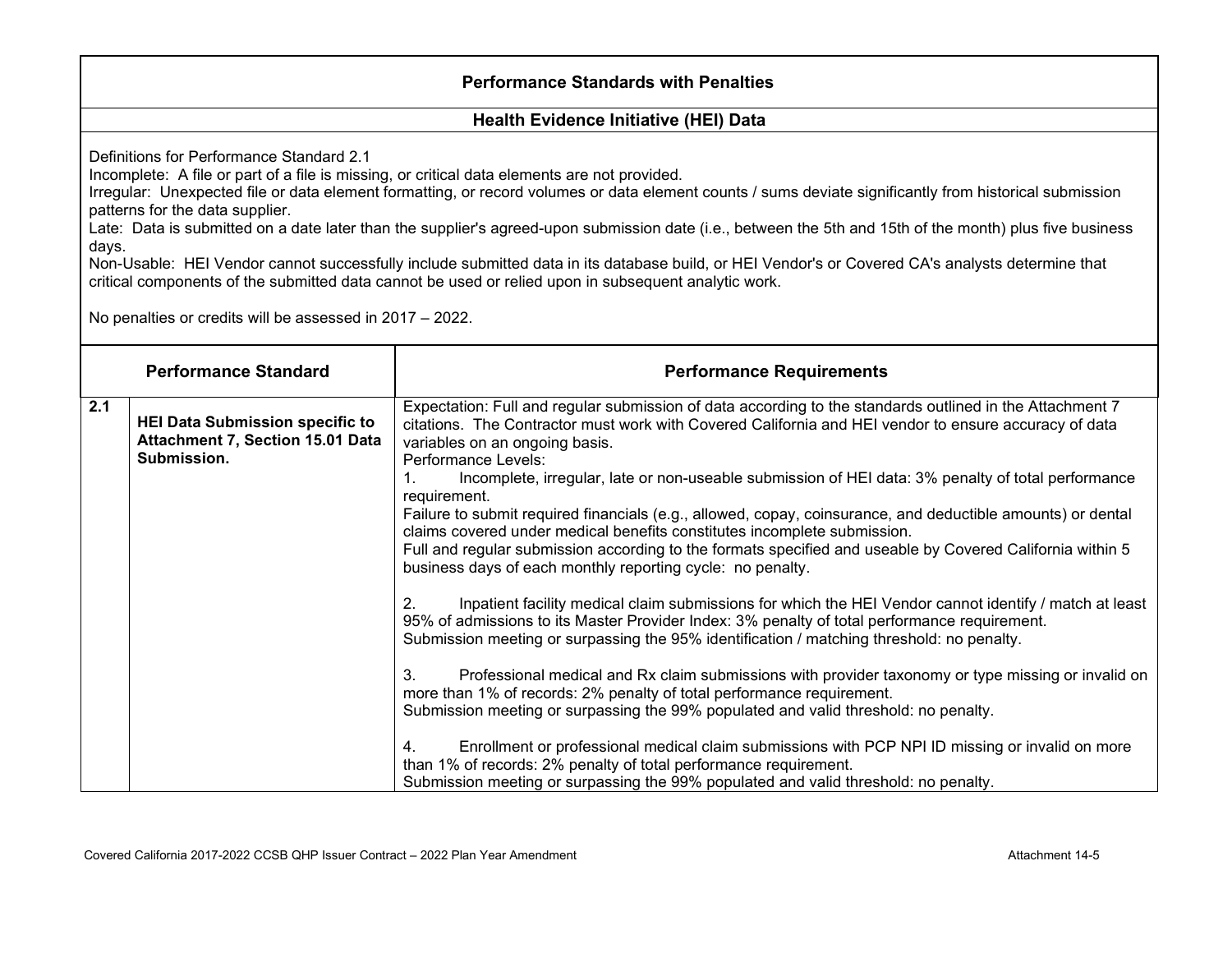**Performance Standards with Penalties**

**Quality, Network Management and Delivery System Standards**

**3.1 Reserved for future use.**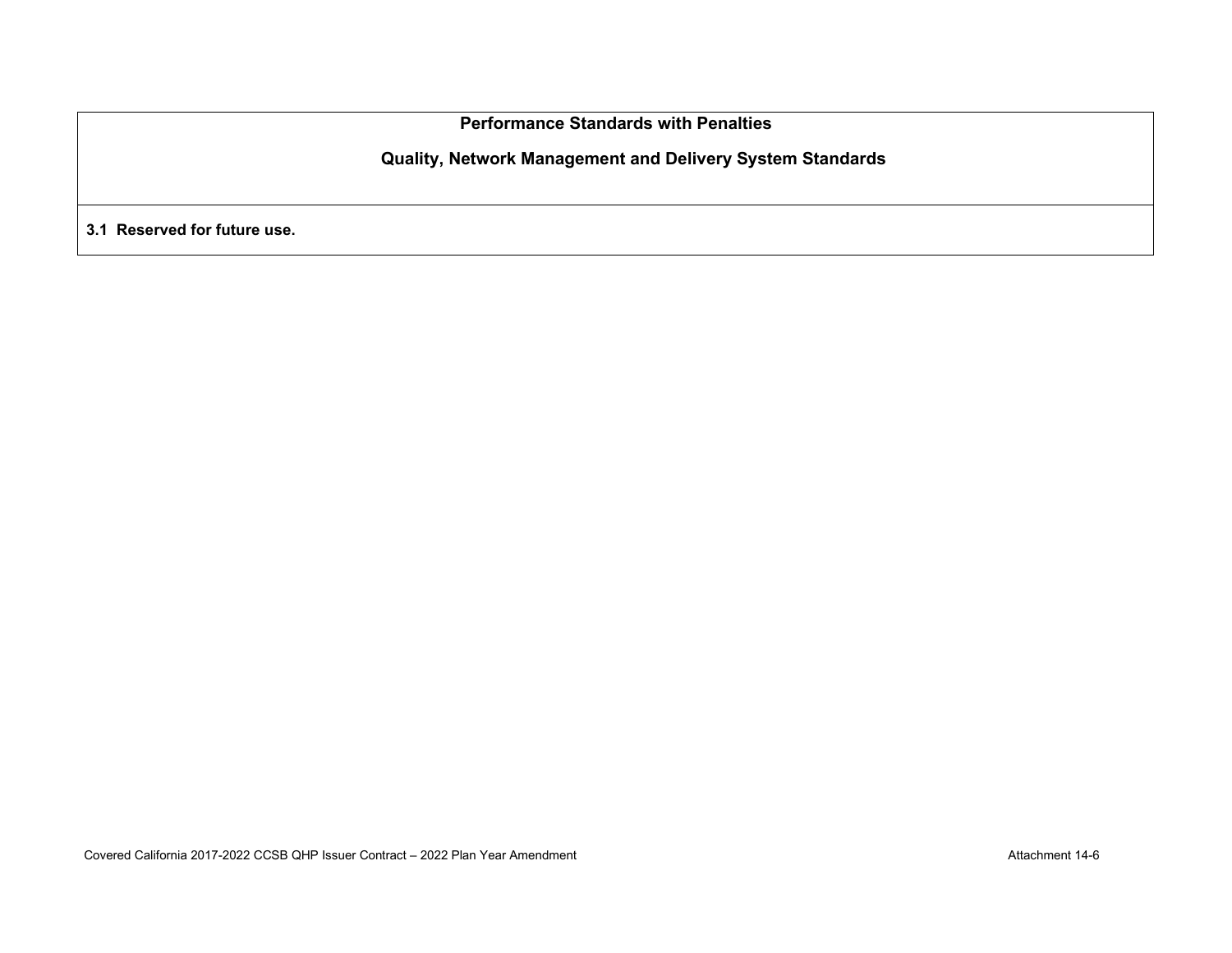# **Performance Standards with Penalties**

## **Dental Quality Alliance (DQA) Pediatric Measure Set**

### **Pilot Period: January 1, 2021 – December 31, 2022**

Contractor must annually report on the following Performance Standards for embedded pediatric dental for each plan year. Contractor must submit this report by April 30th of the following calendar year.

No penalties or credits will be assessed in 2017 – 2022.

|     | <b>Measure</b>                    | <b>Description</b>                                                                                                                        | <b>Numerator</b>                                                                                                                                   | <b>Denominator</b>                                                          | <b>QDP</b><br><b>Performance</b><br>Rate | <b>Expectation</b> |
|-----|-----------------------------------|-------------------------------------------------------------------------------------------------------------------------------------------|----------------------------------------------------------------------------------------------------------------------------------------------------|-----------------------------------------------------------------------------|------------------------------------------|--------------------|
| 4.1 | Utilization of<br><b>Services</b> | Percentage of all enrolled children<br>aged 0 - 1 who received at least<br>one dental service within the<br>reporting year.               | Unduplicated number of<br>enrolled children aged 0 - 1<br>who received at least one<br>dental service.                                             | Unduplicated number of<br>all enrolled children<br>aged $0 - 1$ .           | <b>NUM/DEN</b>                           | 10%                |
| 4.2 | Utilization of<br><b>Services</b> | Percentage of all enrolled children<br>aged 2 - under age 19 who<br>received at least one dental service<br>within the reporting year.    | Unduplicated number of<br>enrolled children aged 2 -<br>under 19 who received at<br>least one dental service.                                      | Unduplicated number of<br>all enrolled children<br>aged $2$ – under age 19. | NUM/DEN                                  | 50%                |
| 4.3 | Oral<br><b>Evaluation</b>         | Percentage of enrolled children<br>under age 19 who received a<br>comprehensive or periodic oral<br>evaluation within the reporting year. | Unduplicated number of<br>enrolled children under age<br>19 who received a<br>comprehensive or periodic<br>oral evaluation as a dental<br>service. | Unduplicated number of<br>enrolled children under<br>age19.                 | NUM/DEN                                  | 50%                |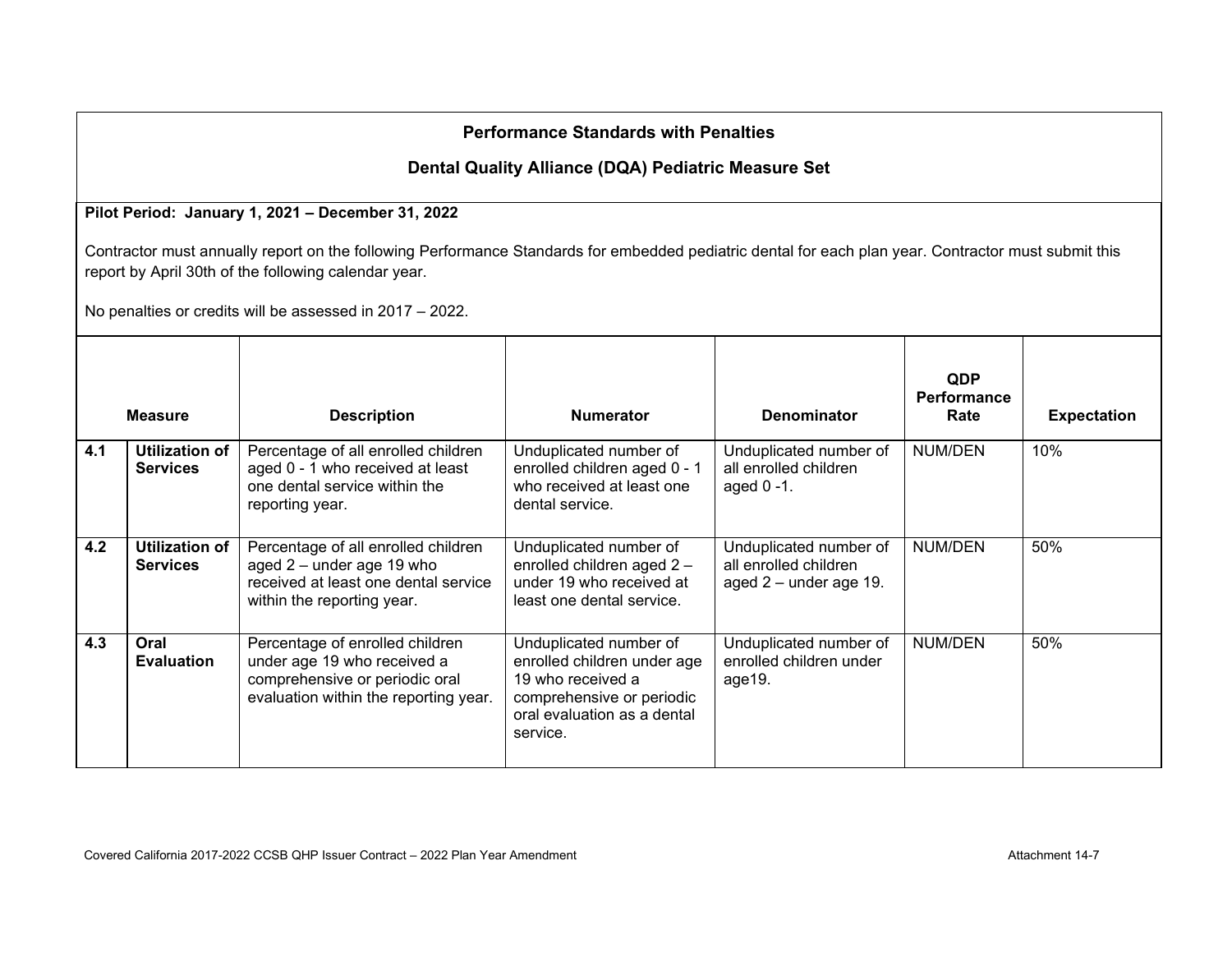|          | <b>Performance Standards with Penalties</b>         |                                                                                                                                                                                    |                                                                                                                                                 |                                                                                                                                                                                                                                                                                                                                                                     |                                   |     |  |  |  |
|----------|-----------------------------------------------------|------------------------------------------------------------------------------------------------------------------------------------------------------------------------------------|-------------------------------------------------------------------------------------------------------------------------------------------------|---------------------------------------------------------------------------------------------------------------------------------------------------------------------------------------------------------------------------------------------------------------------------------------------------------------------------------------------------------------------|-----------------------------------|-----|--|--|--|
|          | Dental Quality Alliance (DQA) Pediatric Measure Set |                                                                                                                                                                                    |                                                                                                                                                 |                                                                                                                                                                                                                                                                                                                                                                     |                                   |     |  |  |  |
| 4.4<br>a | <b>Sealants in</b><br>10 year olds                  | Percentage of enrolled children,<br>who have ever received sealants on<br>a permanent first molar tooth: (1) at<br>least one sealant sealed by 10th<br>birthdate.                  | Unduplicated number of<br>enrolled children who ever<br>received sealants on a<br>permanent first molar tooth:<br>(1) at least one sealant.     | Unduplicated number of<br>enrolled children with<br>their 10 <sup>th</sup> birthdate in<br>measurement year.                                                                                                                                                                                                                                                        | NUM1/DEN                          | 20% |  |  |  |
| 4.4<br>b | <b>Sealants in</b><br>10 year olds                  | Percentage of enrolled children,<br>who have ever received sealants on<br>a permanent first molar tooth: (2) all<br>four molars sealed by 10 <sup>th</sup> birthdate.              | Unduplicated number of<br>enrolled children who ever<br>received sealants on a<br>permanent first molar tooth:<br>(2) all four molars sealed.   | Unduplicated number of<br>enrolled children with<br>their 10 <sup>th</sup> birthdate in<br>measurement year.<br>Exclude children who<br>received treatment<br>(restorations,<br>extractions, endodontic,<br>prosthodontic, and other<br>dental treatments) on all<br>four first permanent<br>molars in the 48 months<br>prior to the 10 <sup>th</sup><br>birthdate. | NUM2/DEN<br>(after<br>exclusions) | 20% |  |  |  |
| 4.5<br>a | <b>Sealants in</b><br>15 year olds                  | Percentage of enrolled children,<br>who have ever received sealants on<br>a permanent second molar tooth:<br>(1) at least one sealant sealed by<br>the 15 <sup>th</sup> birthdate. | Unduplicated number of<br>enrolled children who ever<br>received sealants on a<br>permanent second molar<br>tooth: (1) at least one<br>sealant. | Unduplicated number of<br>enrolled children with<br>their 15 <sup>th</sup> birthdate in<br>measurement year.                                                                                                                                                                                                                                                        | NUM/1DEN                          | 20% |  |  |  |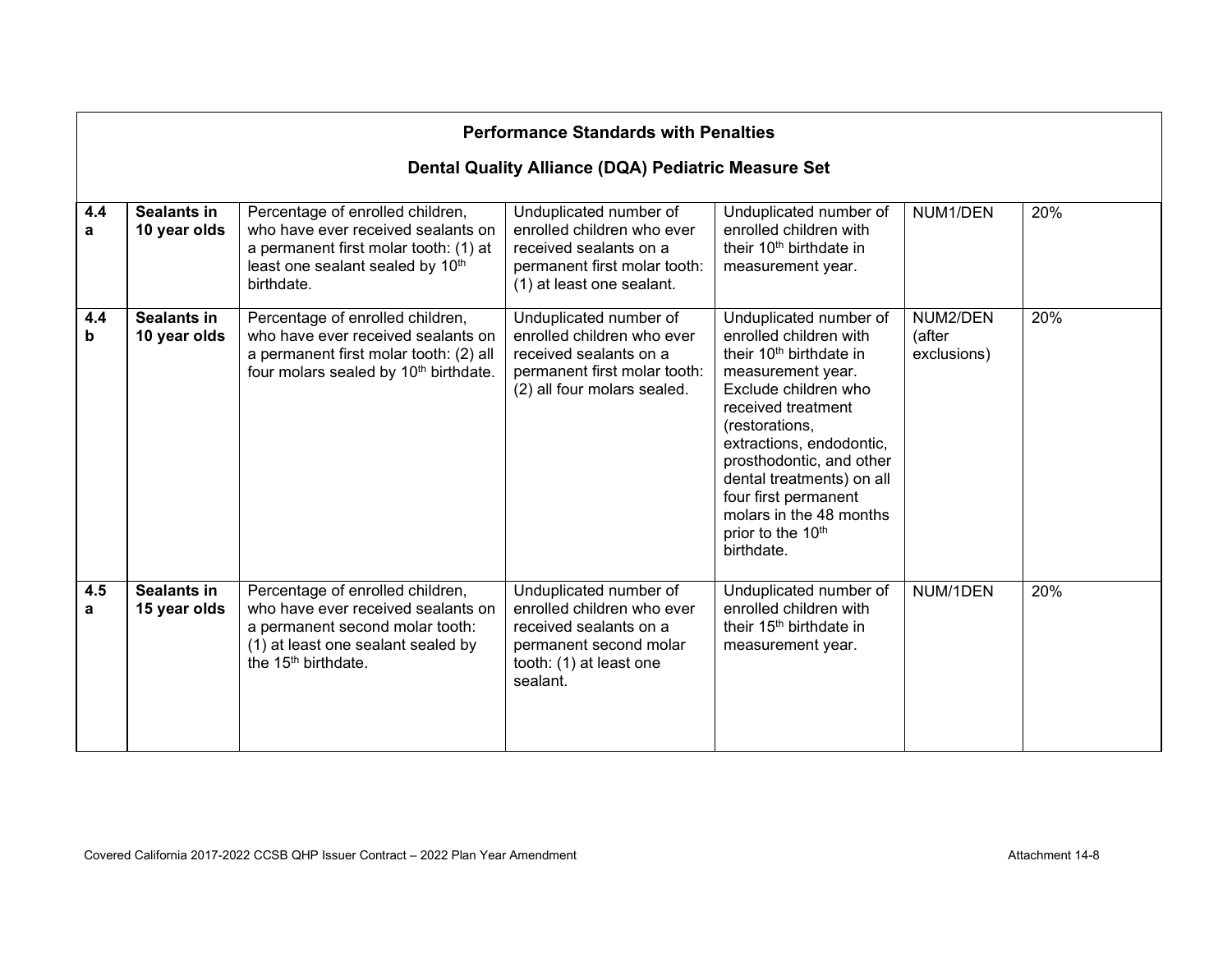|          | <b>Performance Standards with Penalties</b>                                                                                                                  |                                                                                                                                                                                                        |                                                                                                                                                                                                                 |                                                                                                                                                                                                                                                                                                                                                          |                                   |                                                |  |  |
|----------|--------------------------------------------------------------------------------------------------------------------------------------------------------------|--------------------------------------------------------------------------------------------------------------------------------------------------------------------------------------------------------|-----------------------------------------------------------------------------------------------------------------------------------------------------------------------------------------------------------------|----------------------------------------------------------------------------------------------------------------------------------------------------------------------------------------------------------------------------------------------------------------------------------------------------------------------------------------------------------|-----------------------------------|------------------------------------------------|--|--|
|          | Dental Quality Alliance (DQA) Pediatric Measure Set                                                                                                          |                                                                                                                                                                                                        |                                                                                                                                                                                                                 |                                                                                                                                                                                                                                                                                                                                                          |                                   |                                                |  |  |
| 4.5<br>b | <b>Sealants in</b><br>15 year olds                                                                                                                           | Percentage of enrolled children,<br>who have ever received sealants on<br>a permanent second molar tooth:<br>(2) all four molars sealed by the 15th<br>birthdate.                                      | Unduplicated number of<br>enrolled children who ever<br>received sealants on a<br>permanent second molar<br>tooth: (2) all four molars<br>sealed.                                                               | Unduplicated number of<br>enrolled children with<br>their 15 <sup>th</sup> birthdate in<br>measurement year.<br>Exclude children who<br>received treatment<br>(restorations,<br>extractions, endodontic,<br>prosthodontic, and other<br>dental treatments) on all<br>four second permanent<br>molars in the 48 months<br>prior to the 15th<br>birthdate. | NUM2/DEN<br>(after<br>exclusions) | 20%                                            |  |  |
| 4.6      | <b>Topical</b><br><b>Fluoride for</b><br><b>Children at</b><br><b>Elevated</b><br><b>Caries Risk</b>                                                         | Percentage of enrolled children<br>aged 1-18 years who are at<br>"elevated" risk (i.e. "moderate" or<br>"high") who received at least 2<br>topical fluoride applications within<br>the reporting year. | Unduplicated number of<br>enrolled children aged 1-18<br>years who are at "elevated"<br>risk (i.e. "moderate" or<br>"high") who received at<br>least 2 topical fluoride<br>applications as a dental<br>service. | Unduplicated number of<br>enrolled children aged 1-<br>18 years at "elevated"<br>risk (i.e. "moderate" or<br>"high").                                                                                                                                                                                                                                    | <b>NUM/DEN</b>                    | 50%                                            |  |  |
| 4.7      | Ambulatory<br>Care<br><b>Sensitive</b><br><b>Emergency</b><br><b>Department</b><br><b>Visits for</b><br><b>Dental</b><br><b>Caries in</b><br><b>Children</b> | Number of emergency department<br>(ED) visits for caries-related<br>reasons per 100,000 member<br>months for all enrolled children.                                                                    | Number of ED visits with<br>caries-related diagnosis<br>code among all enrolled<br>children.                                                                                                                    | All member months for<br>enrollees 0 through 18<br>years during the<br>reporting year.                                                                                                                                                                                                                                                                   | (NUM/DEN) x<br>100,000            | Monitoring until<br>claims data is<br>received |  |  |